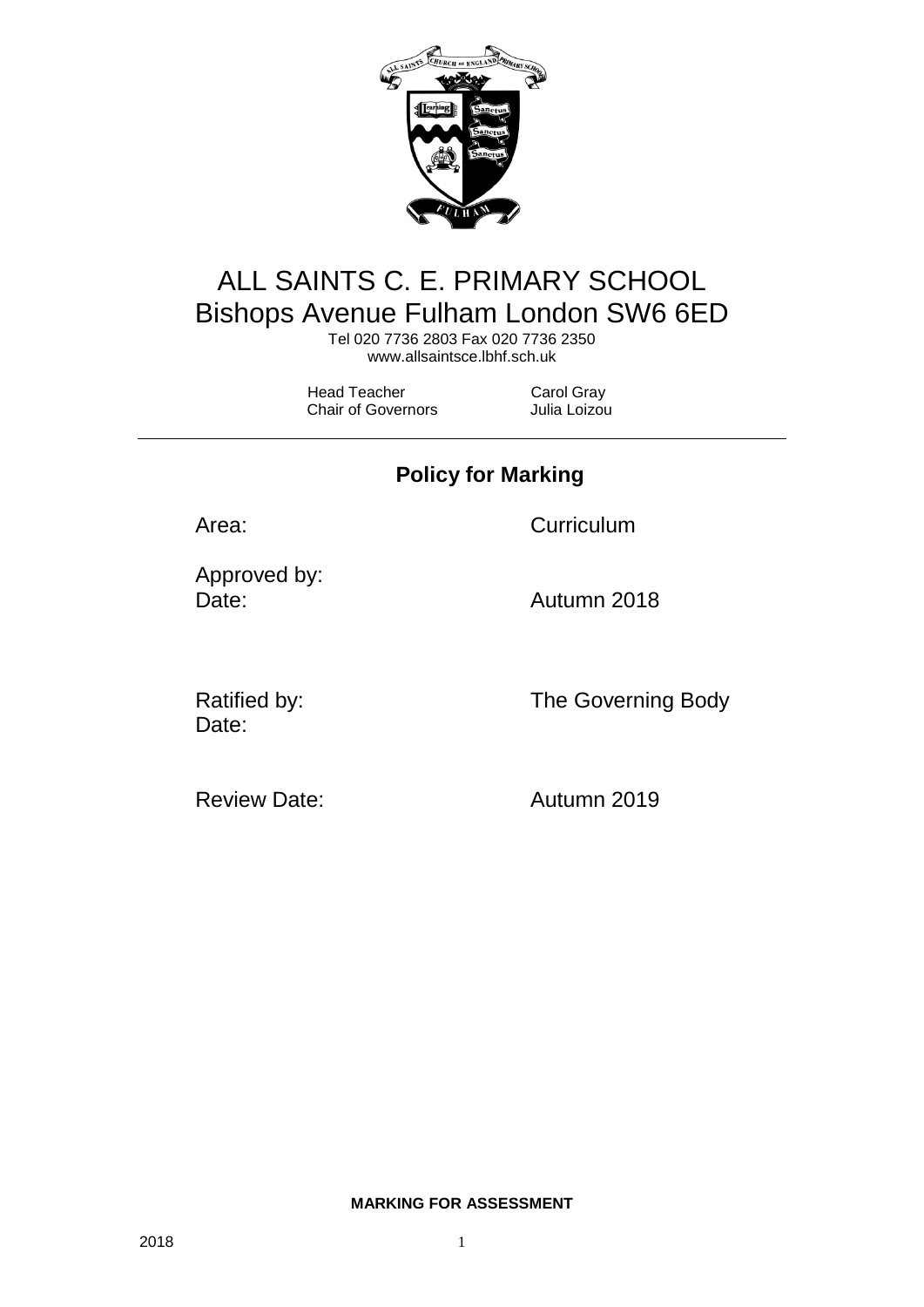We see marking as an important strategy, which can assist us in ensuring that all children reach their full potential. It should be seen as part of the ongoing dialogue between learner and teacher. All written work should show some evidence of marking.

**When relevant, marking needs to include a question or diagnostic comment that will help to move learning on.** This comment should relate to learning objective (LO), target, success criteria or next step as appropriate.

It is essential that children are familiar with the marking system used and are given opportunities to respond.

Work should be marked in a consistent colour. Good comments to be made and/or highlighted in green. Improvement points made and/or highlighted in pink. Pupil response will be written in a different colour (ideally purple). In EYFS the discussion between adults and children (pupil voice) will be added in purple.

#### **AIMS**

- To aid children's learning.
- To improve communication (a dialogue) between child and teacher and create an atmosphere of trust and respect.
- To create targets for the 'next step'.
- To provide evidence and points of reference in parent/pupil teacher partnership.
- To give children opportunity to comment on their feed back and move learning on.

### **OBJECTIVES – AIMS ARE ACHIEVED BY;**

- Marking against learning objectives/success criteria.
- Positive but developmental comments.
- Giving children time to respond to marking if there is not opportunity to discuss individually.
- Consistency throughout the school
- Marking sympathetically so children's confidence is considered e.g. not over marking and a maximum of 3 spellings per piece of work.
- Showing that you value children's work through comments and responses
- Knowing that marking can be verbal as well as written
- Children taking an active role in self assessment e.g. traffic lights, 3 stars and a wish and in peer assessment.
- All work being responded to in an appropriate time scale.

#### **HOW WE MARK (Depending on age/ SEN etc.)**

- By discussion
- By use of symbols
- By use of constructive written comments
- When appropriate, by the use of a numerical score.
- Some use of highlighter pen, 3 underlined examples to show that the LO has been met  $(green = met, good work. Pink = not met, teaching point, next step)$
- Encouraging the children to self assess their work using a chosen method such as; 3 stars and a wish, traffic lights, use of a colour coded key etc. Written pupil response will be in a purple pen.

#### **OUR MARKING WILL BE SUPPORTED BY;**

- The use of house points
- Stickers and stamps
- Merit certificates
- Headteacher and Deputy Headteacher award stickers given for exceptional work
- Presentation of work in KS sharing assemblies and recognition in Merit Assembly on Friday
- Positive comments to parents

This policy applies to all the children and staff in our school regardless of ability, race, class or gender. All teachers, including those on supply, will follow the school's marking procedures

#### \* **See appendix for marking annotations to be used**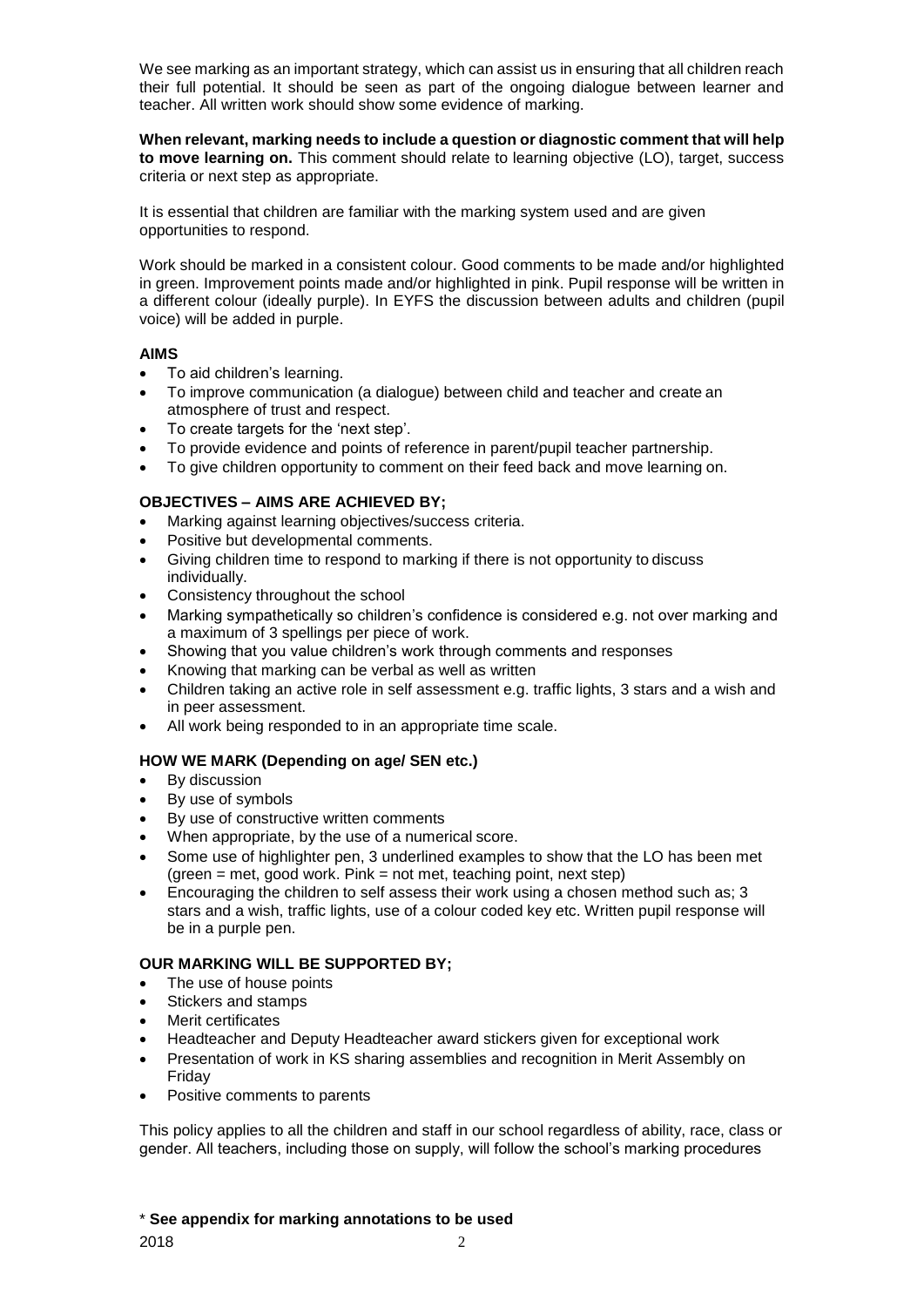## **KS1 Marking Codes**

**All pupils from Year 1 to Year 6 will write or stick in the learning objective (LO) or title at the top of a piece of work. Not all lessons will give pupils the chance to focus on their targets so it will be necessary for the teacher to mark to the lesson objective.**

**The first part of the marking shows how you worked. . .**

- **T - with the teacher**
- **LSA - with the LSA**
- **G - with a group**
- **I - independently**
- **S -supply**
- **√O – You have achieved the learning objective**
- **√WO You are working towards achieving the learning objective**
- **√NR – You need reinforcement with the lesson objective**
- **V =** verbal feedback

**C =** any punctuation that is missing will be written in the margin. Then you can work out where you need to add it. Sometimes you teacher may add it for you.

- **. ?**
- **,**
- **"**
- **Sp and**  $a \sim \sim$  There is an important spelling mistake you need to copy the spelling out 3 times at the bottom of your work.
- ↑ **A** word is missing
- **f** Finger space